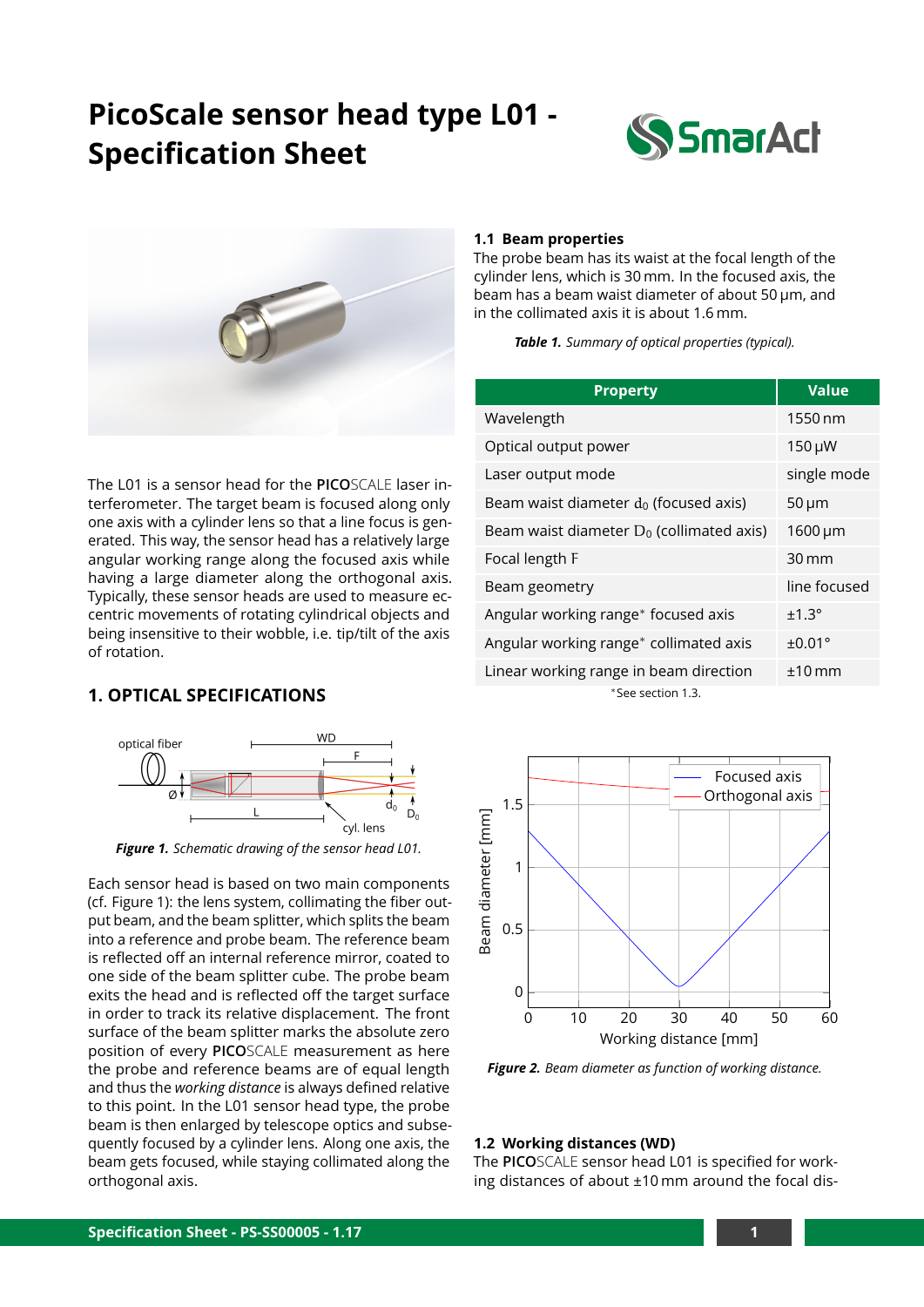tance when using a pin with a diameter of 25.4 mm. Operation of the sensor head out of these bound might, however, be possible at the cost of reduced signal-to-noise ratio of the measured position signal.



*Figure 3. Optical signal recovered by the sensor head as function of the working distance.*

#### <span id="page-1-0"></span>**1.3 Angular working range**

The optimal performance of the sensor head is obtained, if the maximum light intensity returns from the target mirror. This is ensured for normal incidence of the probe beam on the target. However, the sensor head still collects some light, if the target is tilted with respect to the beam. If the target is tilted in the direction of the focusing, the sensor head provides an angular working range of about 1.3° (with a *beam interrupt threshold of 75%*), while the collimated axis only allows for tips/tilts of about 0.02°. The sensor head was designed to allow for measurements on cylindrical surfaces that rotate around their axial-symmetric axis with some amount of eccentricity and wobble. The sensor head should be aligned such that the focused axis is parallel to the axis of rotation. This configuration provides high robustness against wobble of the cylinder while maintaining good signal when the rotation is eccentric.

#### **1.4 Options**

The C01 sensor heads can be equipped with different beam splitters, allowing to customize the optical properties.

#### **Beam splitter ratio**

In standard sensor heads the laser beam is equally split into the reference and the probe arm. When targets with low reflectivity are used, the signal-to-noise ratio can be increased, if the beam splitter guides more



*Figure 4. Angular working range for a sensor head L01 and a target mirror at a distance of 30 mm. The typical minimum angular working range was determined to ±0.01° along the collimated axis and more than 1° in the focused axis.*

power into the probe beam. Therefore, the beam splitter ratio can be customized.

#### **High power controller**

As the reflected power from the curved surface can be relatively low, SmarAct offers a *high-power* version of the **PICO**SCALE controller so that much more light is guided to the target and the signal quality is increased. Please contact SmarAct for details and consulting.

#### **2. VACUUM COMPATIBILITY**

The standard sensor heads are designed to operate in ambient conditions. However, all sensor heads can optionally feature high vacuum or ultra-high vacuum compatibility. For the high-vacuum option (-HV), the sensor heads can be used in vacuum conditions with pressures as low as  $10^{-6}$  mbar.

#### **3. OPTICAL FIBER**

The sensor head L01 is interfaced with the **PICO**SCALE controller via an optical fiber with an FC/APC connector (8◦ angled end face to minimize back-reflections). By default, the sensor heads are equipped with a 900 µm loose-tube fiber, which is 1.5 m long.

Both the fiber length and the actual fiber type can be customized. We offer the following options for the fiber type:

-B: 3 mm stainless steel tubing. Vacuum option on request.

#### **4. HOUSING**

A standard sensor head L01 has a titanium housing with a diameter of 9 mm and 25.5 mm length, as shownin [Figure 5.](#page-2-0) Its weight is approximately 5.6 g.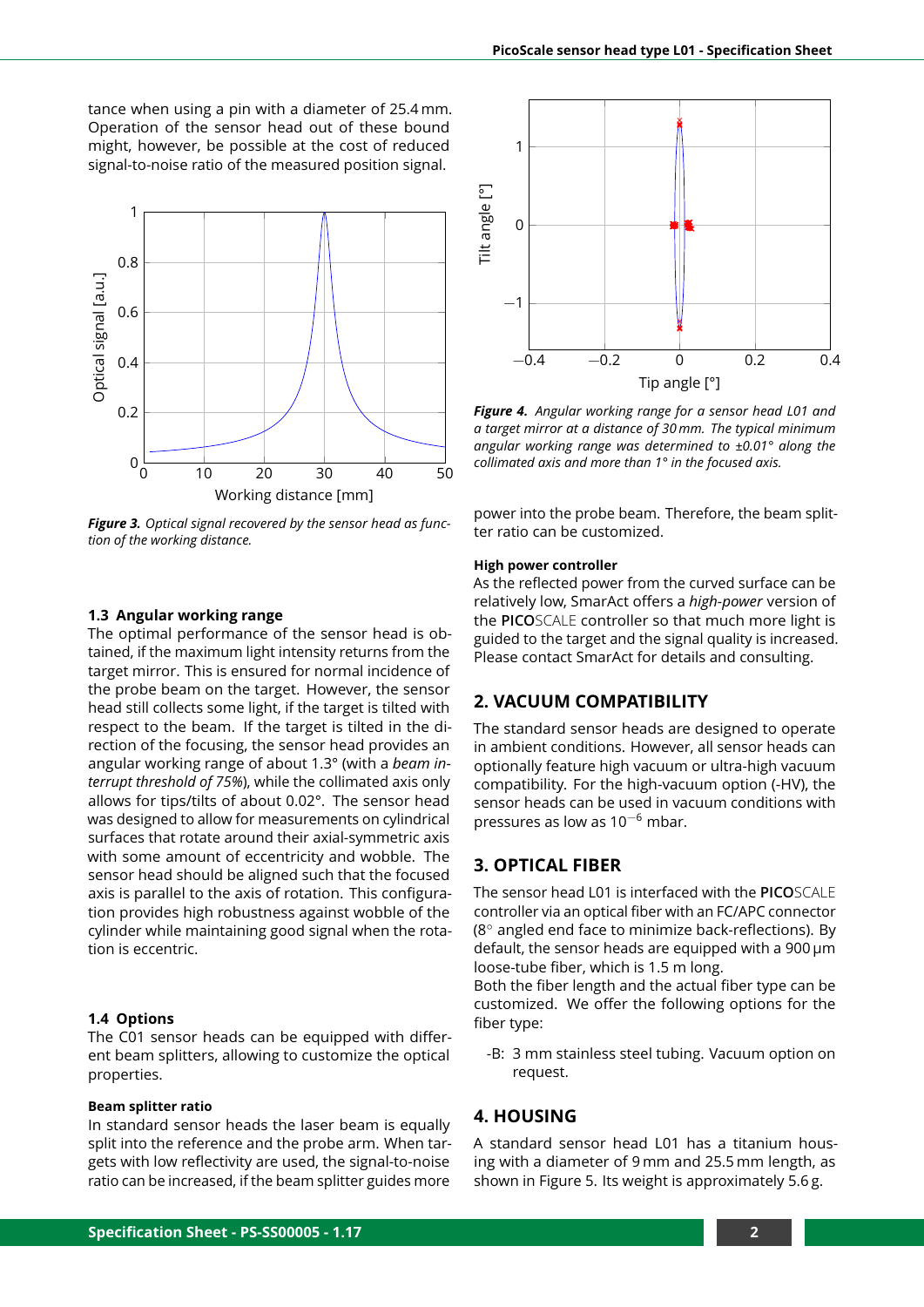**4.2 Piezo-actuated alignment option (PAM)**

<span id="page-2-0"></span>

*Figure 5. CAD drawing of the sensor head L01 (General tolerances: ISO 2768-fH).*

#### **4.1 Manual alignment option (MAM)**





The PAM (piezo-actuated alignment mount) option allows remote alignment of the sensor heads. The housing can simply be clamped in an appropriate bore hole, for example. The PAM option is available as open-loop actuator ("-PAM").

*Table 3. Summary of specifications of the PAM option.*

| <b>Property</b>            | <b>Value</b>            |
|----------------------------|-------------------------|
| Tube diameter              | 12.7 mm $(1/2")$        |
| Assembly dimensions        | 20 mm x 20 mm x 25.5 mm |
| Alignment range (tip/tilt) | $+2^{\circ}$            |
| Alignment resolution       | $0.1$ µrad              |

The MAM (manual alignment mount) option allows easy integration of a sensor head into an existing setup. The housing can simply be clamped in an appropriate bore hole, for example. Fine adjustment screws are used to manually align the sensor head to the target.

#### *Table 2. Summary of specifications of the MAM option.*

| <b>Property</b>            | <b>Value</b>         |
|----------------------------|----------------------|
| Outer diameter             | 12.7 mm $(1/2")$     |
| Length                     | $30.5 \,\mathrm{mm}$ |
| Alignment range (tip/tilt) | $> \pm 4^{\circ}$    |
| Alignment resolution       | 0.5° per revolution  |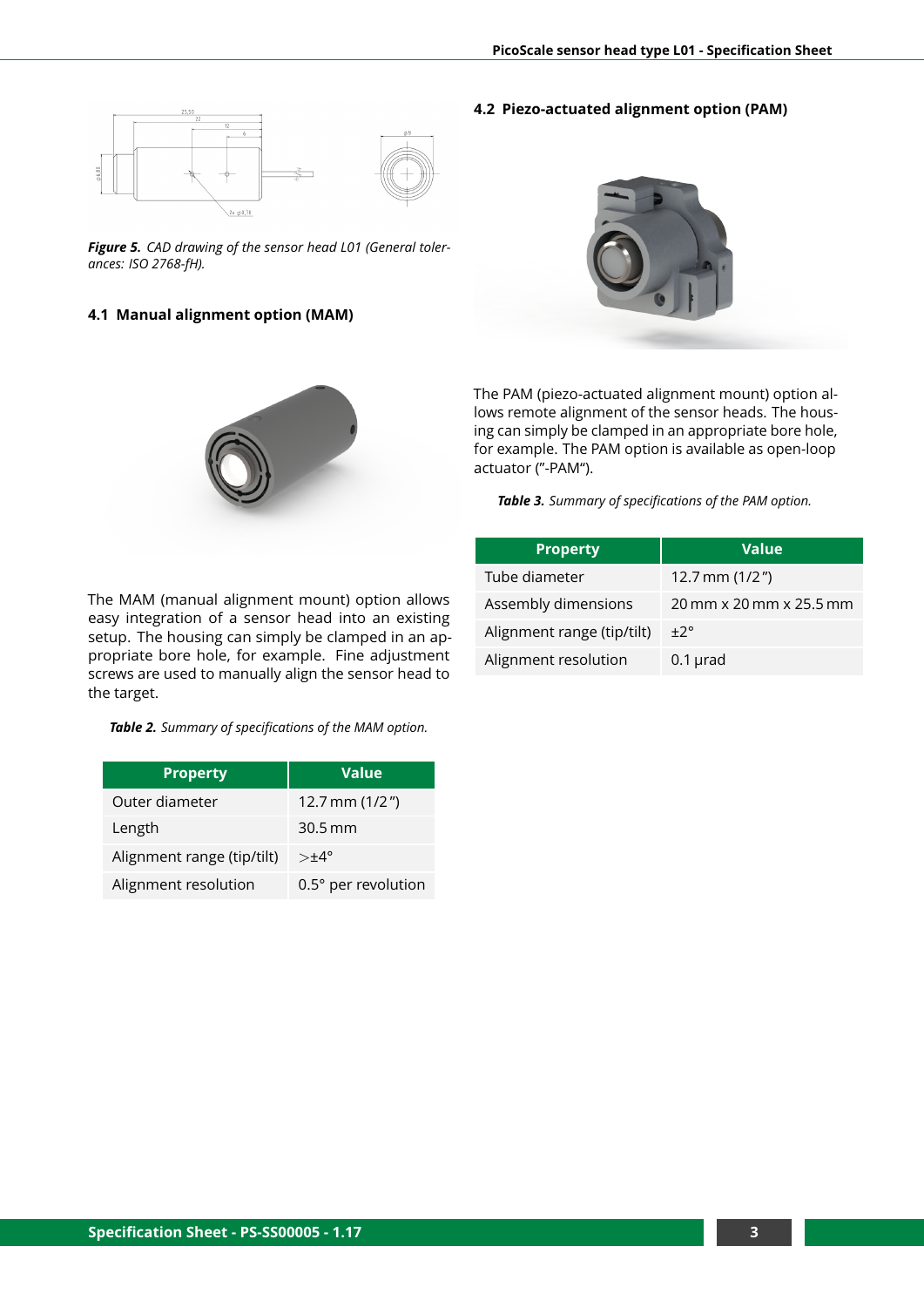### **5. ORDER CODE**

The order code of the sensor heads is built as follows:

#### **PS -SH -L01** *-A -B -D -E -F -G -H*

The placeholders can be replaced by the respective option code. These codes are given in the table below. If you do not specify an option, the default value is used.

| <b>Category</b>           | <b>Shortcut</b>  | <b>Description</b>                                                                                          |
|---------------------------|------------------|-------------------------------------------------------------------------------------------------------------|
| -A Focal length           | $-XX$            | Focal length in mm (measured from housing). Stan-<br>dards: 30 mm, 50 mm                                    |
| -B Vacuum/cryostat option | No entry/default | Operation in ambient conditions                                                                             |
|                           | -HV              | High vacuum compatibility; down to $10^{-6}$ mbar                                                           |
|                           | -UHV             | Ultra-high vacuum compatibility; down to $10^{-11}$ mbar.<br>Please contact SmarAct.                        |
| -D Beam splitter ratio    | No entry/default | Beam splitter has 50% transmission                                                                          |
|                           | $-BSR80$         | Beam splitter guides 80% of light into probe beam                                                           |
| -E Fiber length           | No entry/default | 1.5 m fiber length                                                                                          |
|                           | $-3.0$           | 3.0 m fiber length. Other lengths on request.                                                               |
| -F Fiber type             | No entry/default | 900 µm jacket<br>recommended minimal bending radius: 20 mm (am-<br>bient/HV); 30 mm (UHV/Cryo)              |
|                           | $-B$             | 3 mm stainless steel tubing<br>recommended minimal bending radius: 30 mm<br>vacuum compatibility on request |
| -H Housing options        | No entry/default | Standard size, 9 mm diameter, 25.5 mm mm length;<br>weight 5.6g                                             |
|                           | -MAM             | Manual alignment option, 12.7 mm diameter, 30.5<br>mm length                                                |
|                           | -PAM             | Piezo-actuated alignment option                                                                             |